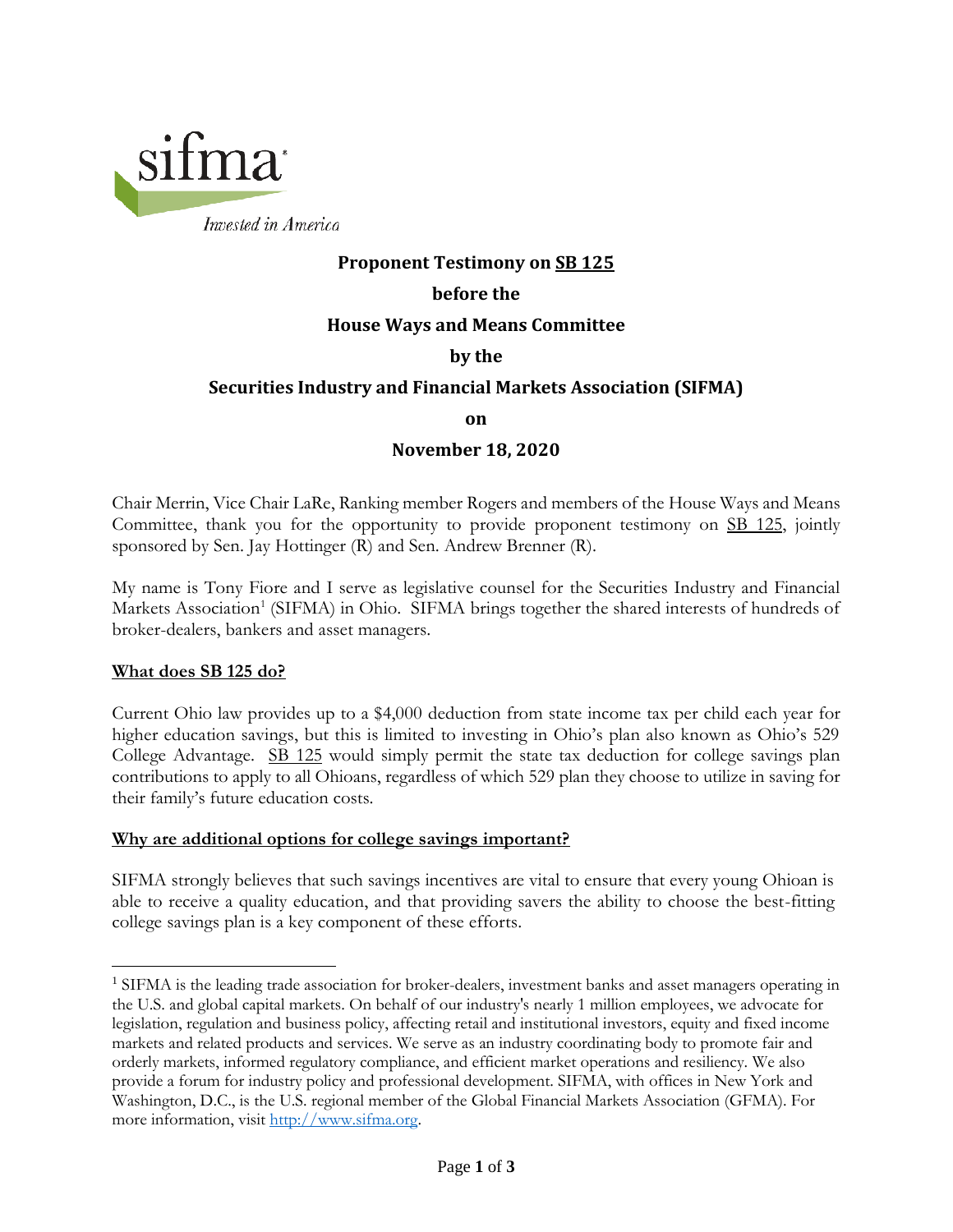Because college tuition costs continue to escalate at a rate far outpacing inflation, more families will need to invest in savings plans to cover the increased costs. Such costs are expected to continue to grow at an accelerated pace. College costs have outpaced inflation every year since the early 1980's<sup>2</sup> – sometimes reaching as high as 9.5% above the rate of inflation.<sup>3</sup> In fact, in the last 5 years, tuition and fees have risen by 7% for a public four-year program (and 33% since 2004) and 10% at private non-profit four-year programs (and 26% since 2004), adjusted for inflation. 4

Given this rapid increase in cost, recent data from the Institute for College Access & Success notes that in 2016, 69% of all students graduating with a BA had debt upon graduation. 5 529 College Savings Plans are proven to be one of the most effective ways to minimize college costs. According to research by T. Rowe Price, \$23,000 in 529 savings over 18 years would cover \$51,000 in college and loan costs. To put this another way, 529 savings plans give investors a choice. When faced with \$40,000 in college costs, Ohioans can either: 1) save \$105 per month for 18 years before college; or 2) pay \$424 per month for 10 years after college. $^6$ 

With Ohio's strong tradition of leadership in providing high-quality higher education, it is important to continue to encourage growth in personal education savings. By applying the maximum deductible contribution to all Ohio college savers regardless of their specific investment choice, Ohio will take a strong step towards ensuring a bright future for the state and its residents, and will provide tremendous social benefits to both the state of Ohio and individual graduates. According to a Pew Research Study, young adults with a high school diploma earned an average of only 62% of the salary of college graduates. <sup>7</sup> Further, a College Board report concluded that college graduates have substantially higher median incomes than their high school counterparts and are more likely to receive health insurance and retirement benefits (and therefore produce higher tax revenues for federal, state, and local governments). They also tend to be healthier, have lower levels of unemployment, and are significantly less likely to receive public assistance – factors which all provide significant fiscal advantages for the state.<sup>8</sup>

However, simply ensuring that individuals have access to a 529 College Savings Plan is insufficient; it is important that Ohioans are provided access to the *right* 529 College Savings Plan. In preparing for the significant expenditures of higher education, families benefit from the ability to choose the plan that fits their particular needs. Just as there are many factors that go into selecting a college, there are a wide variety of considerations when picking an investment advisor and strategy. Whether it is an instate plan or another option that best suits the family's needs, increased choices and competition allow a family to have a potentially more effective return on their investment – particularly given considerations such as their ability to contribute, their investment time horizon, or the fees associated with the plan. As such, it is important that Ohio college savers are able to choose the investment option that is right for them based on all the considerations, and have access to the same state tax

l

<sup>2</sup> Bloomberg Business, "College Tuition in the U.S. Again Rises Faster Than Inflation." Nov. 2014.

<sup>3</sup> College Board, "Tuition and Fees and Room and Board Over Time, 1974-75 to 2018-19, Selected Years."

<sup>4</sup> Id. *See also*, U.S. Department of Education, "Digest of Education Statistics," 2015 (NCES 2016-014).

<sup>5</sup> The Institute for College Access & Success, "Quick Facts About Student Debt," (April 2019).

<sup>6</sup> T. Rowe Price Investor Magazine, Fall 2016 Edition.

<sup>7</sup> Pew Research Center, "The Rising Cost of Not Going to College." Feb. 2014.

<sup>8</sup> College Board, "Education Pays 2019: The Benefits of Higher Education for Individuals and Society."